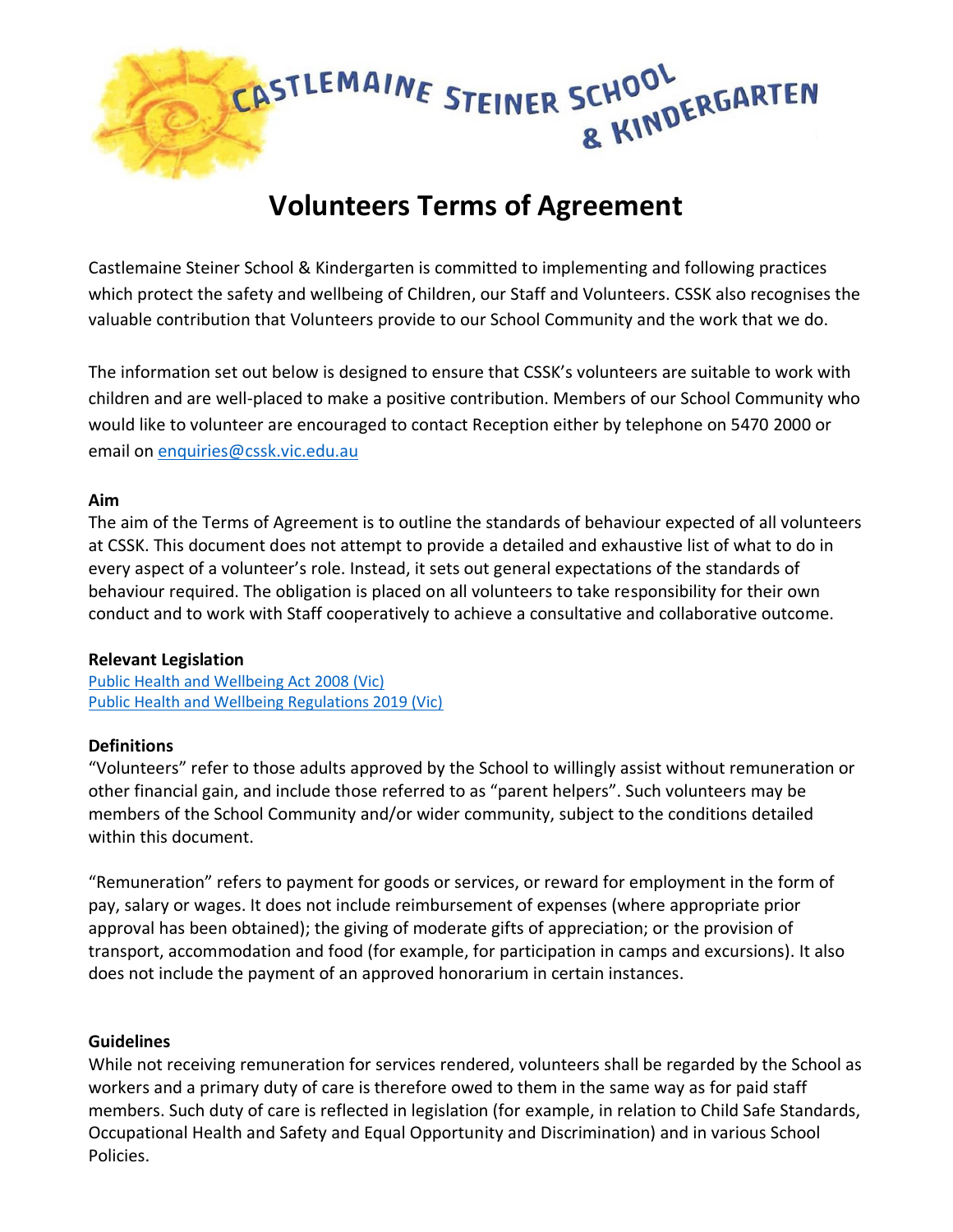Volunteers shall have a right to:

(a) Receive respect, cooperation and support from fellow workers;

(b) Receive recognition and feedback from supervising staff members;

(c) Be assigned suitable projects, tasks or jobs;

(d) Decline to perform tasks that they feel unable to do or would rather not do; and

(e) Be provided with sufficient information and instruction to perform their duties adequately and safely.

Volunteers are expected to uphold the same standards of conduct as paid staff members and are expected to:

(a) Perform their duties to the best of their ability and be accountable for their performance;

- (b) Follow reasonable instructions given by staff;
- (c) Comply with lawful directions;

(d) Be courteous & responsive in dealing with staff, students, parents and members of the public (if applicable);

(e) Work collaboratively with staff and colleagues;

(f) Ensure that their conduct is consistent with the values and expectations of the School and does not damage the reputation of the School;

(g) Comply with all School policies, procedures and rules as available on the School's website, distributed and/or explained to them; and

(h) Undertake any training, orientation or induction as required by the School.

(i) Comply with mandatory vaccination, mask-wearing and other Health Orders

The School, through the Principal or their delegate, reserves the right to refuse a volunteer or to cease using the services of a volunteer. Such action may apply if at any time a volunteer's actions or presence is deemed to interfere, or to be likely to interfere, with the positive and productive functioning of any aspect of the School. All volunteers (including current parents, past parents, past students and members of the wider community) require approval by the Principal or their delegate before commencing.

## **Required Documentation**

The Royal Commission into Institutional Responses to Child Sexual Abuse made several recommendations aimed at strengthening the protection children receive through Working with Children Checks. One amendment to the Act to be mindful of is the expansion of the definition of 'direct contact'. The definition of direct contact now includes oral, written or electronic communication as well as face-to-face and physical contact. Volunteer duties shall not commence until the School has received the required checks. The Working with Children Check aims to prevent people who pose a risk to children from working or volunteering with them.

CSSK requires all volunteers aged 18 years and older to hold a valid Working with Children Check (WWCC). This screening check can be completed for free, see:

<https://www.workingwithchildren.vic.gov.au/individuals/applicants/how-to-apply-1>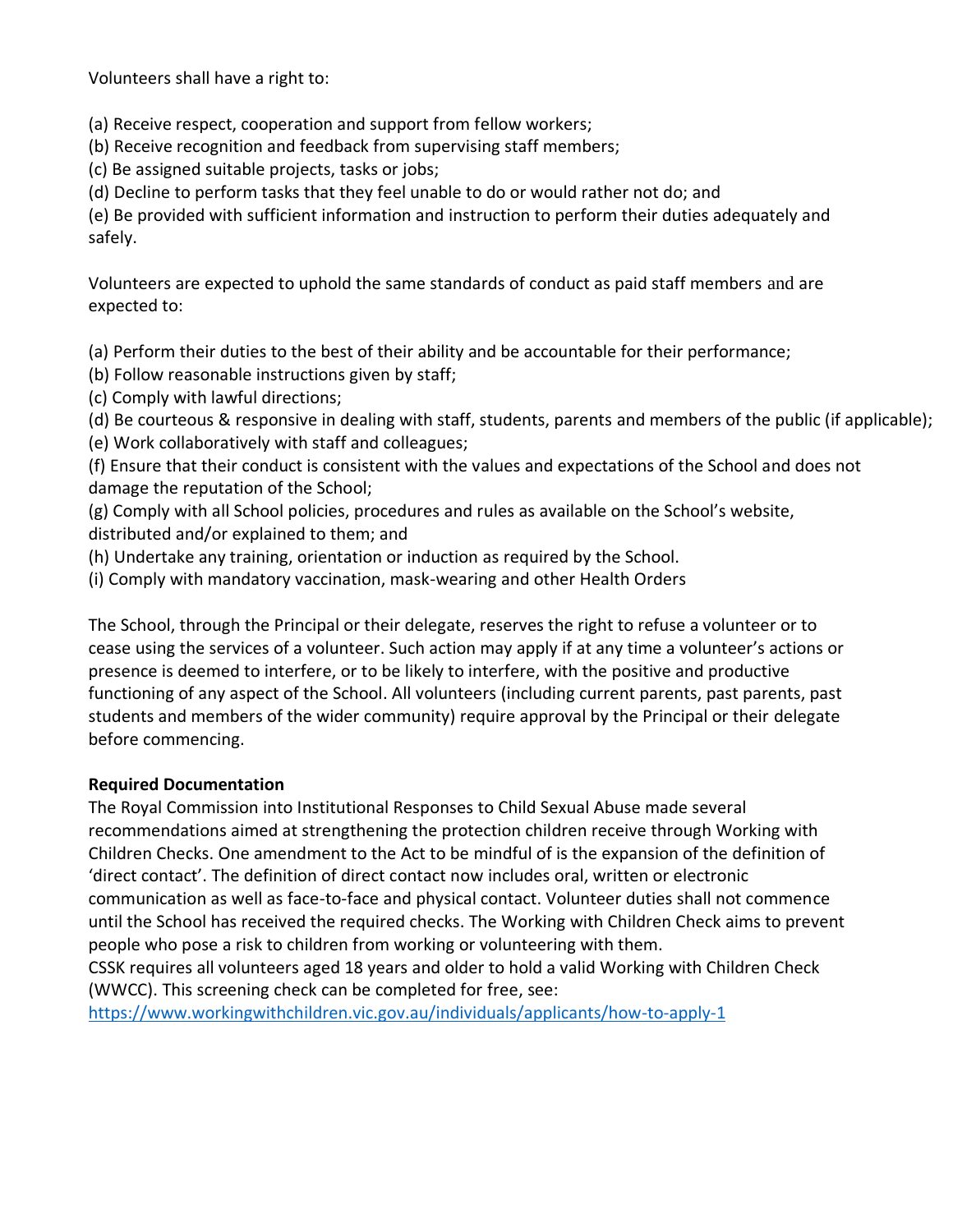In addition to a WWC Check, the School may also consider it necessary that a national police criminal record check is conducted; this may occur when possible offences are relevant to the duties of the volunteer, for example dishonesty offences, which are not part of the WWC Check. The School covers the cost of the criminal record checks for volunteers as relevant. Copies of Police Criminal Records Checks and evidence of Working with Children Checks will be kept on secure file.

All volunteers shall follow CSSK processes around signing-in at Reception and will wear a dated Visitor/Volunteer/Guest sticker. Volunteers must wear this sticker at all times whilst on School grounds.

#### **Assigning Volunteers to a Staff Member**

The Principal or delegate assigns all volunteers to a Staff member who acts as their direct supervisor and who ensures that volunteers are provided with all reasonable support, information and instruction as required.

## **Confidential Information**

Volunteers shall be restricted from access to confidential student and employee information except where unavoidable to comply with legislation or School policies and procedures (for example, where access to student medical details while on camp is necessary). Volunteers shall be responsible for maintaining confidentiality regarding information seen or heard while working as a volunteer. Volunteers must not disclose or use any confidential information without the express permission of the Principal or delegate.

## **Duty of Care and Work Health & Safety**

Volunteers are required to cooperate with the School's efforts to comply with its legal and ethical duties in relation to providing a healthy and safe workplace and learning environment. They are encouraged to take care to prevent injuries to themselves and others, to report work-related illness or injury; to report situations they believe may constitute a risk or danger; and to share information and ideas about risks and how to control them.

Volunteers need to wear clothing that meets workplace health and safety requirements. Each volunteer is expected to maintain a professional appearance and demeanour appropriate to their assignment. Clothing should be comfortable and modest. Additionally, volunteers assisting in food preparation activities will require additional training prior to volunteering. Volunteers assisting in certain areas of the School (e.g. gardens, kitchens) are required to wear sturdy, closed-toe footwear.

We also ask our volunteers to avoid the following: • Spaghetti straps or low-cut tank tops • Shirts that reveal an individual's mid-section or back • Inappropriate writing, illustrations or graphics on clothing • Dresses / skirts / shorts which are not of modest length

Volunteers have a duty of care to students in their care. That duty is to take all reasonable steps to protect students from risks of harm that can be reasonably predicted. The standard of care that is required, for example, the degree of supervision, needs to be commensurate with the students' maturity and ability.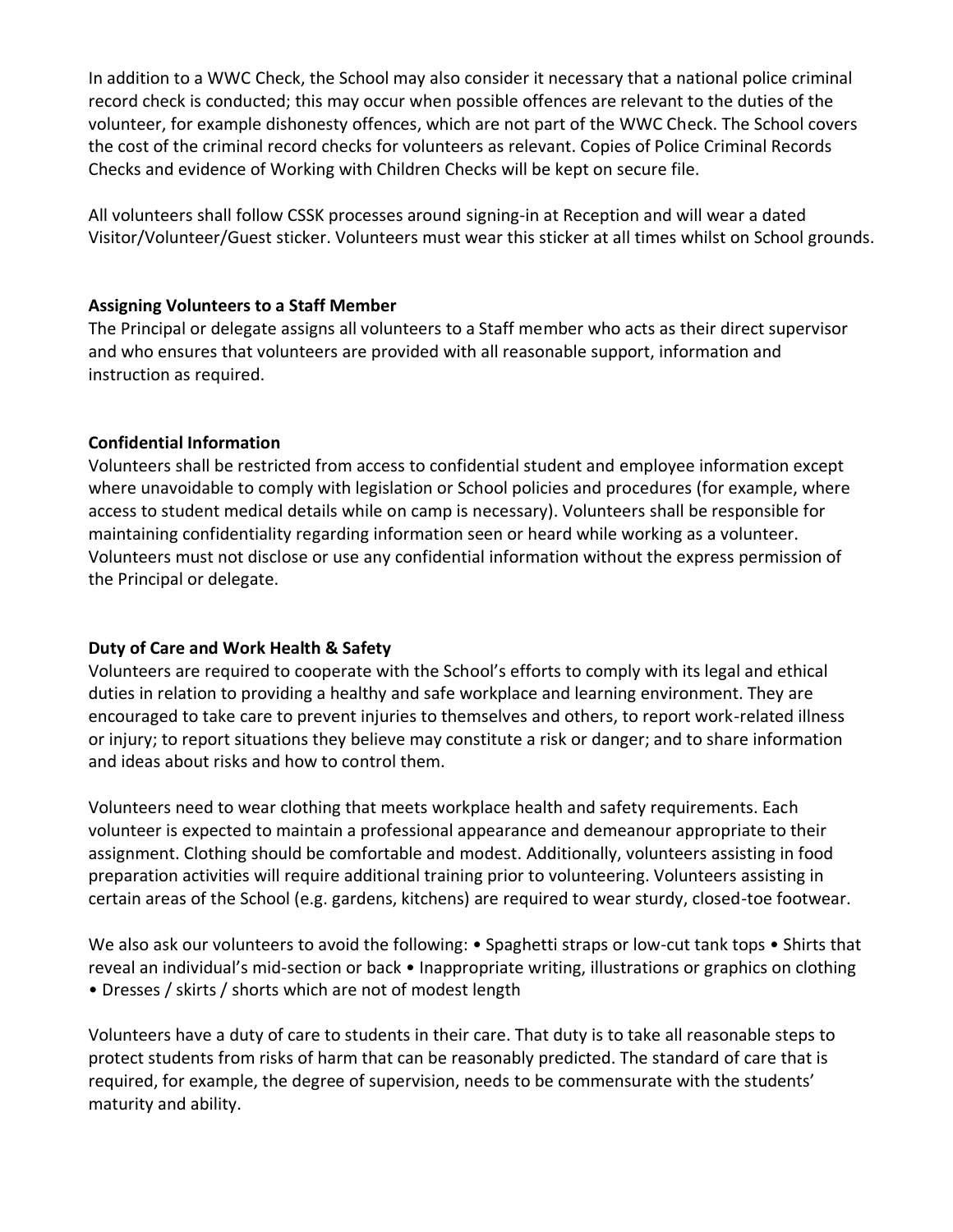Volunteers have a responsibility under OH&S legislation to take care of their own health and safety whilst in a volunteer role. Considerations of safety relate to both physical and psychological wellbeing of individuals.

Volunteers should take all reasonable steps to ensure that no student is exposed to any unnecessary risk of injury. If safety concerns are raised or observed, volunteers must report these matters immediately to the supervising staff member. Volunteers have a general duty to take reasonable care for their own health and safety, and that of others who may be affected by their work, and to assist the School to make the environment safe.

Administration of prescribed medication to students should only be undertaken by staff and in accordance with School's First Aid Policy.

Volunteers must follow staff instructions during evacuations and lockdown procedures.

#### **Personal Property**

CSSK cannot be responsible for personal property. Volunteers are advised to please make sure all personal property is in a safe and secure location while volunteering.

#### **Media**

Volunteer will not represent themselves as an employee or agent of CSSK. The Principal or delegate is designated as the School's main media contact and spokesperson.

## **Responsibilities**

The Principal or delegate has overall responsibility for the implementation of these Terms of Agreement and is the key point of contact at the School if you have any concerns. The Staff member assigned as direct supervisor and the School's Administrative Team are available to help with any queries.